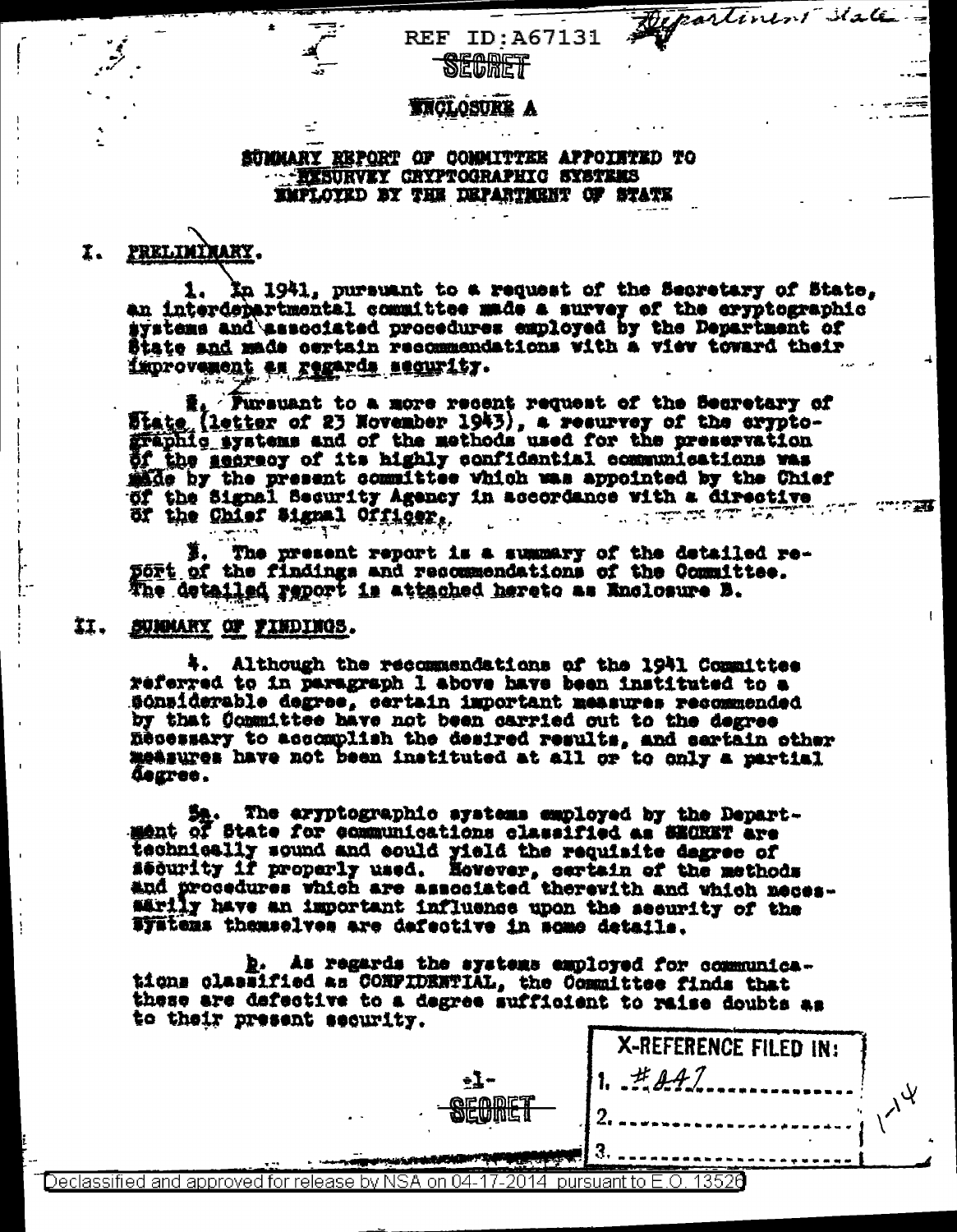REF ID:A67131

## SECRET

4. The principal steps which are of an immediate<br>character and which could ameliorate the possibly dangerous<br>condition now existing in certain of these systems are briefly<br>indicated in paragraph 9 below, and set forth in d Section III of Enclosure B.

Ca. The Department of State is not self-sufficient in regard to the production and correct use of its eryptographic systems and relies upon the Mavy Department and the War Department for certain of its operations in connection with the production of cryptographic material and for technical advice In its correct usage.

b. The space, facilities, and personnel available<br>for the preparation and frequent revision, distribution, and accounting of its eryptographic systems, as vell as for the establishment and maintenance of cryptographic security on a Wontinuing and effective basis, are not adequate for the segret and confidential communications of the Department of -State\_

g. The Department has not been able to take full advantage of the possibilities afforded by the use of cryptographic machines. Such machines would greatly enhance cryptographic security and at the same time speed up the communica-

tions of the Department if employed on a vider scale. Center appears adequate. Obviously, the Committee did not<br>and could not investigate the physical security of code rooms<br>in the subseries, legations and consulates abroad. Hovever, in the emperature, ingestime who weather we was the belief that in many posts physical security is inadequate.

The Committee sould not investigate the manner in which literal-text versions of secret or confidential<br>messages are prepared reproduced, distributed, handled, and<br>filed within the divisions and subdivisions of the Department<br>treat, nor of those of the large expossios hat an investigation of the facts in these matters Would discless sannot be stated but the findings might have security of the Department's Communications as a Whole.

4. Within the Department itself a relatively vide<br>distribution is made of the texts of secret and of eenfidential<br>messages, the copies being produced by uncontrolled mimeograph<br>process. The copies are not registered nor ac Within the Department itself a relatively wide



ŀ

**THE PARTY**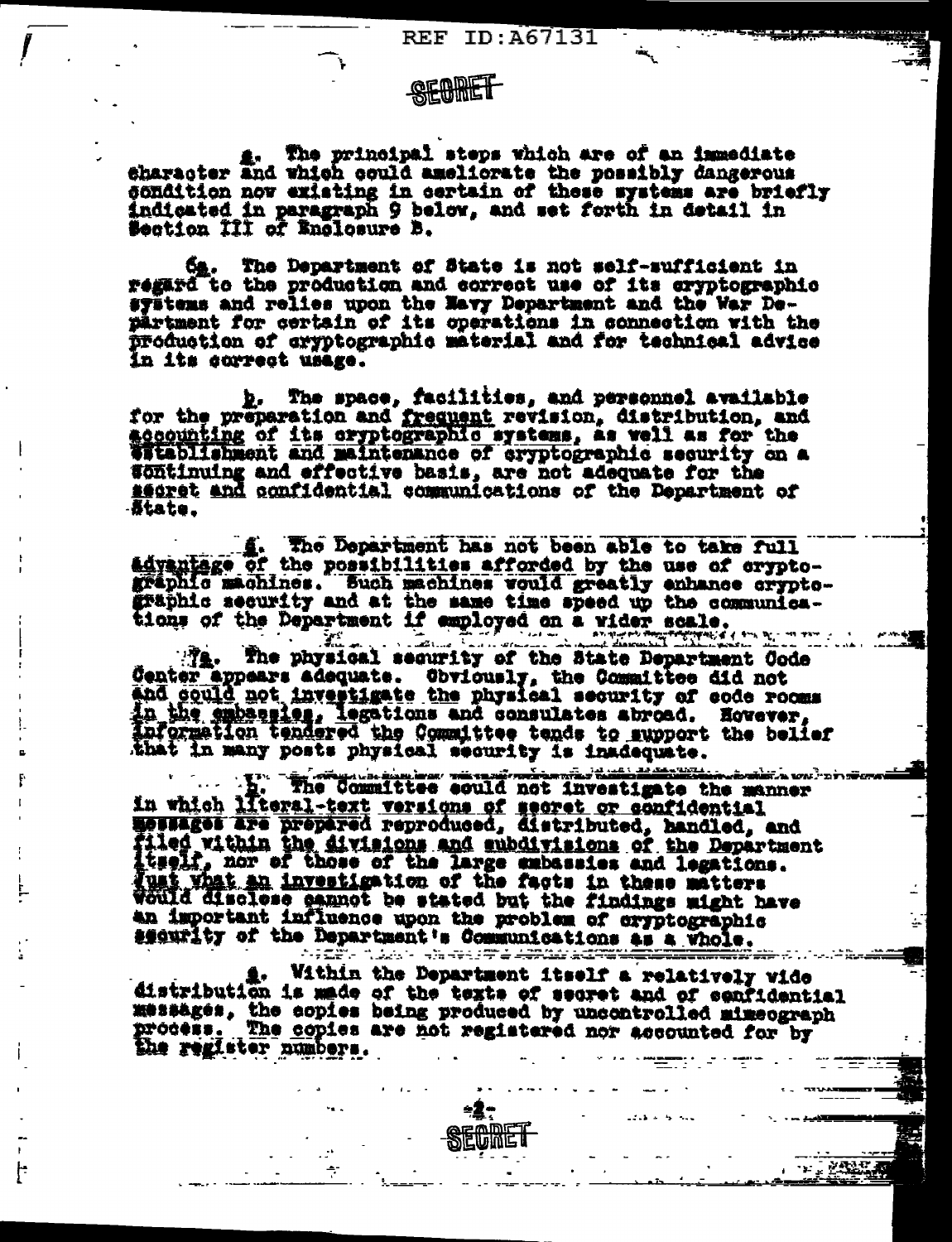## SECRET

8g. No specialized or formal training in eryptography or in Gryptographic security is given the personnel assigned to errptographic duties either in the Department or in posts Abroad.

b. Because of limitations in the current salary<br>scale, no careful initial selection of the personnel assigned<br>to cryptographic duties in the code roces, both in Washington and in stations abroad is possible. Nor can the services of sompetent personnel be retained for the length of time necessary for the training and experience of personnel required for the preservation of security of communication.

### III. SUMMARY OF RECOMMENDATIONS.

9. The Committee recommends:

a. That the principal steps of an immediate remedial @haracter indicated in Section III of Enclosure B be taken without delay.

...... That provision be made for the additional space. facilities, and personnel required for the preparation and for a much more frequent revision, reproduction and distribution of the cryptographic systems employed by the Department of State. The Department should either be made wholly self-sufficient in this respect, capable of performing all necessary operations on a sufficiently adequate scale to permit of the necessarily frequent changes in the materials involved, or else these materials should be provided the Department by some other qualified agency. The State Department shoul of modern cryptographic machines and should have machines designed specifically for its own usage. These should be developed by or for the Department.

That provision be made for the establishment of & FORECORDLY large Cryptographic Security Group, staffed with competent cryptanalytic and associated clerical personnel. whose duties vould be exclusively (1) to conduct research and<br>studies, on a continuing and extensive basis, on the orypto-<br>graphic systems used by the Department and especially on the<br>thoroughness with which regulations fo of those systems are observed; (2) to establish and to conduct<br>special training courses for the proper instruction and indoctrination of the code clarks employed by the Department, both at home and abroad.

**SEGDET** 

 $\sim$   $\sim$   $\sim$   $\sim$ 

 $\mathcal{L}^{\text{max}}$  and  $\mathcal{L}^{\text{max}}$ 

 $\ldots$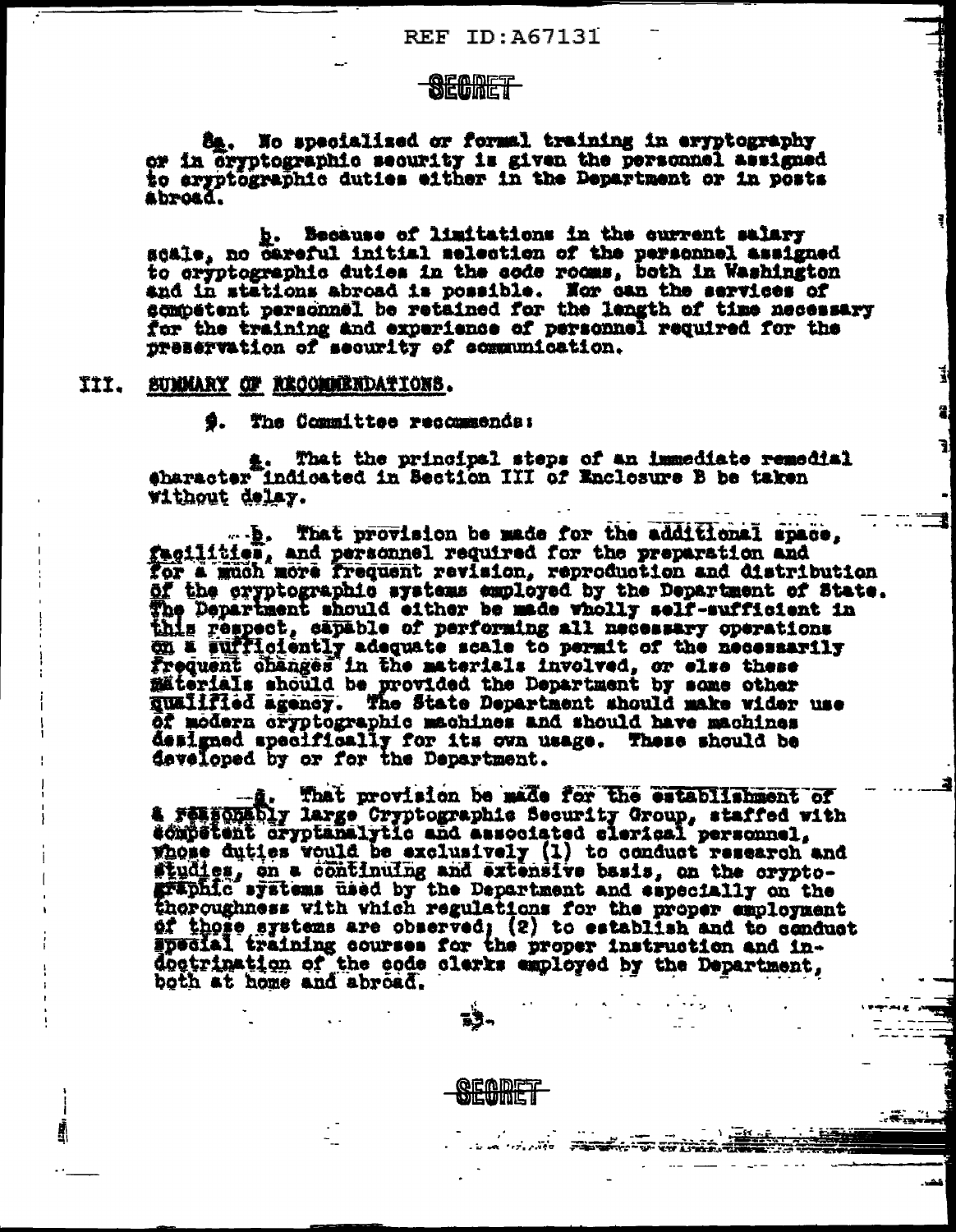**REF ID: A67131** 

## **SECRET**

d. (1) That the Assistant Security Officer of the Department be designated as Oryptographic Security Officer of the Department of State; that he be placed in charge of the Cryptographic Security Group mentioned in subparagraph 9g; and that he be given sufficient authority (1) to check all incoming and outgoing messages. As well as all procedures associated therewith, from the point of view of cryptographic security, and (2) to report violations of cryptographic security to higher autherity for immediate disciplinary action.

(2) That at each post abroad a commissioned Foreign Service Officer thereat be designated as Cryptosraphic Security Officer of the Station, who would be constantly on the lookout for violations of cryptographic as Vell as of physical security and who would have authority to report such violations through channels to the Cryptographic Security Officer of the Department of State in Washington.

g. That the Security Officer of the Department of State, upon the recommendations of the Oryptographic Security Officer take all necessary measures for the enforcement of the regulations for the maintenance of cryptographic security in a manner that will either insure conformity thereto or else cause disciplinary action to be taken, including the infliction of severe penalties, for infractions thereof.

T. That the following recommendations of the 1941<br>Committee be executed or carried out to a greater degree than has hitherto been the case:  $7b(1)(d)$ ;  $7b(\overline{3})$ ;  $7d(1)$ ;  $7f(1)$  and  $(2)$ ; 7g; 7h $(1)$  and  $(3)$ .

Chain J. Freedenan

William F. Friedman Director of Communications Research

 $\mathbf{1}$ 

obact noun Robert D. Brown

Major, Signal Corps

Mwah Mames The

Daptäin, Signal Corps

nes A Douglas THEOR H. DOUGLAS

Captain, Signal Corps

Arlington Hall Station 14 January 1944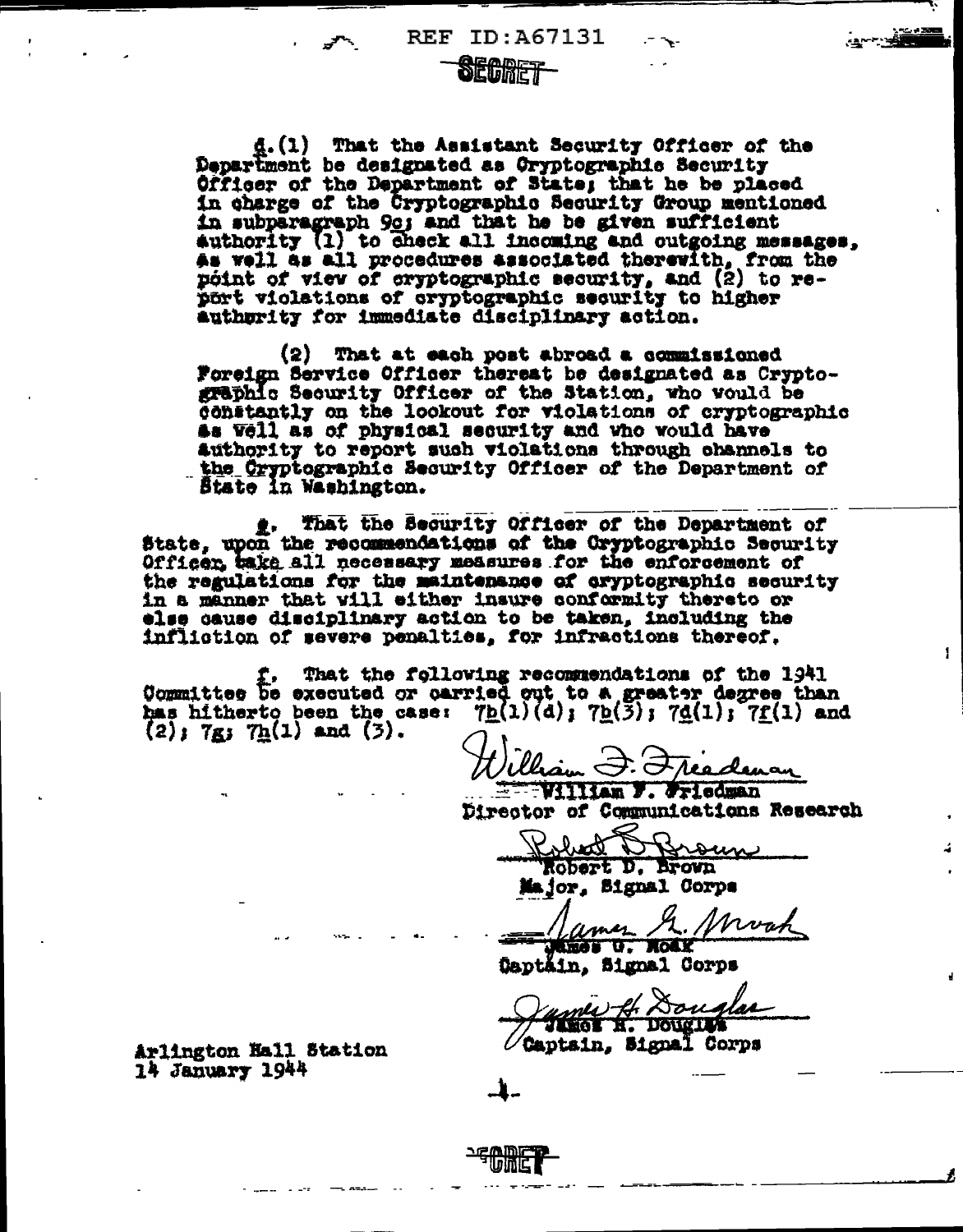### **SECORET**

#### **INCLOSURE B**

### DETAILED REPORT OF COMMITTEE APPOINTED TO RESURVEY CRYPTOGRAPHIC SYSTEMS EMPLOYED BY THE DEPARTMENT OF STATE

#### I. PRELIMINANY.

Г.  $\bullet$ 

> 1. In accordance with the request of the Secretary of State (letter to the Secretary of War, 23 November 1943), graphic systems and methods of classified communication employed by the Department of State.

2. An original committee consisting of Mr. William F. Friedman, Director of Communications Research, Major Charles H. Hiser, and Captain J. G. Moak, all of the Signal Security<br>Agency, was appointed by Colonel Corderman, Chief of the SSA, to conduct the resurvey. This committee met with Mr. D. A. Salmon and Mr. P. E. Goldsberry of the State Department 18 November 1943. At this meeting it was decided to appoint a Vorking committee to make the actual report and draft any necessary recommendations.

<u>. 2008 - Andrej Andrej Standsberg (d. 1988).</u><br>1908 - Andrej Andrej Standsberg, fransk politik (d. 1988). - 3. At a conference held 30 November 1943 between Mr. .. Friedman, Major Brown, and Captain Moak it was decided that Major Brown, Captain Douglas, and Captain Moak would form the working committee.

 $\begin{array}{l} 4.$  The vorking committee called upon Mr. Salmon 1 Decem-<br>ber 1943 and made a study of all cryptographic systems employed<br>by the Department. On December 3 the committee, with Mr. Friedman, called upon Dr. Geist, Chief of the Division of Communications and Records, and made arrangements to study the cryptographic procedures employed within the Department's coderoom. The committee worked in the code room 16 December. and again 18 December when it completed its study.

 $\overline{\overline{5}}$ . The committee wishes to express its appreciation to Mr. Salmon, Dr. Geist, Mr. Goldsberry, Mr. Neyer, Mr. Lavlor, and Mr. Parker and many other members of the Department, all of vhom were most helpful to the members of the committee in carrying out their assignment.

ా. గ్రామం<br>తెలుగు సంగీతం

- ಪ್  $-1-$ 

J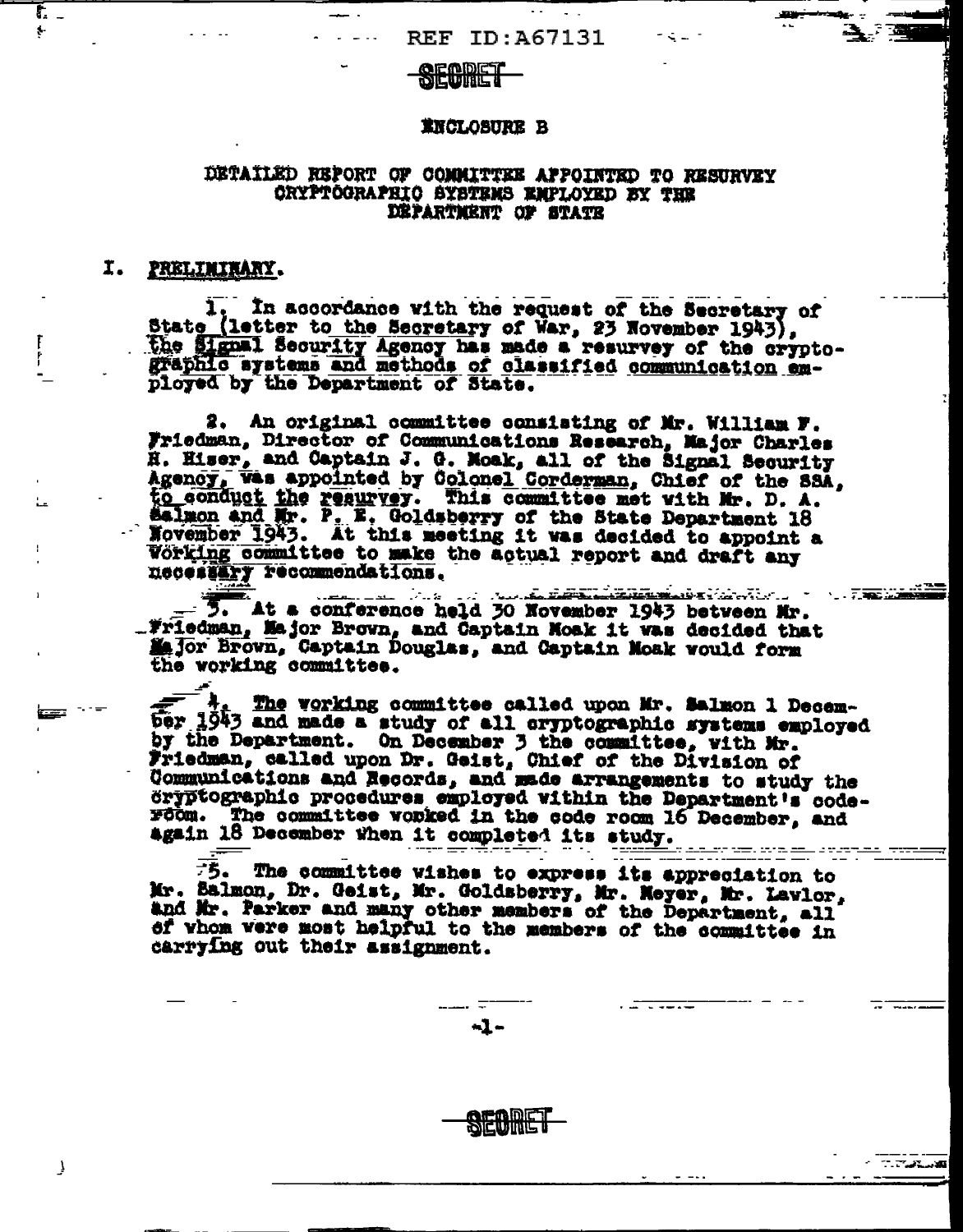### **RECIRET**

#### II. FINDINGS.

6g. The basic systems in use by the Department are classifiable as follows:

(1) Three high-grade basic systems, two involving the use of automatic cipher machines, and one involving the use of a hand-operated sipher device. These are employed for SECRET communications and are as follows:

- $(a)$ Cipher Machine MC (U.S. Army Converter  $\frac{1}{2}$  = 134 - A) 1
- (b) Cipher Machine MCA (U.S. Navy MCM, Mark I. Short Title CSP 1127);
- (c) Strip Ciphers (U.S. Army Cipher Device  $x - 15B - A$ .

- 7236

(2) One medium-grade basic system using  $A^*$ ,  $B^*$ , and "C" codes, superenciphered by means of eipher tables. These codes are employed for CONFIDENTIAL communications.

(3) One low-grade basic system using "Brown"<br>and "Gray" codes, unenciphered. These codes are employed for RESTRICTED communications.

b. The findings of the committee with regard to each of the systems and the procedures relating to their use are Wet forth in paragraphs 7, 8, 9, and 10 below.

74. As regards the secret or high-grade basic systems:

ర్చేస్ కేంద్రం సంస్థ సౌకర్యం (1) The Department produces and distributes key lists and tables of daily settings for Cipher Machine NC.<br>Operating and keying instructions issued by the Department are based upon those prepared by the Army for use with the Converter N-134-A. At present Washington and London are<br>the only holders of this davice. It is used for SECRET<br>traffic between these points. The daily traffic load averages about 3000 to 4000 groups per day. A separate set of rotors is used for the traffic of agencies whose<br>communications must pass through the State Department. A new set of rotors is being prepared to replace present State Department rotors in the near future. The device

 $\overline{\mathbf{a}}$   $\overline{\mathbf{a}}$   $\overline{\mathbf{a}}$   $\overline{\mathbf{a}}$   $\overline{\mathbf{a}}$   $\overline{\mathbf{a}}$   $\overline{\mathbf{a}}$   $\overline{\mathbf{a}}$   $\overline{\mathbf{a}}$   $\overline{\mathbf{a}}$   $\overline{\mathbf{a}}$   $\overline{\mathbf{a}}$   $\overline{\mathbf{a}}$   $\overline{\mathbf{a}}$   $\overline{\mathbf{a}}$   $\overline{\mathbf{a}}$   $\overline{\mathbf{a}}$   $\overline{\mathbf{a}}$   $\overline{\$ 

SECRET

n turnal arm<del>kan</del>ggo bi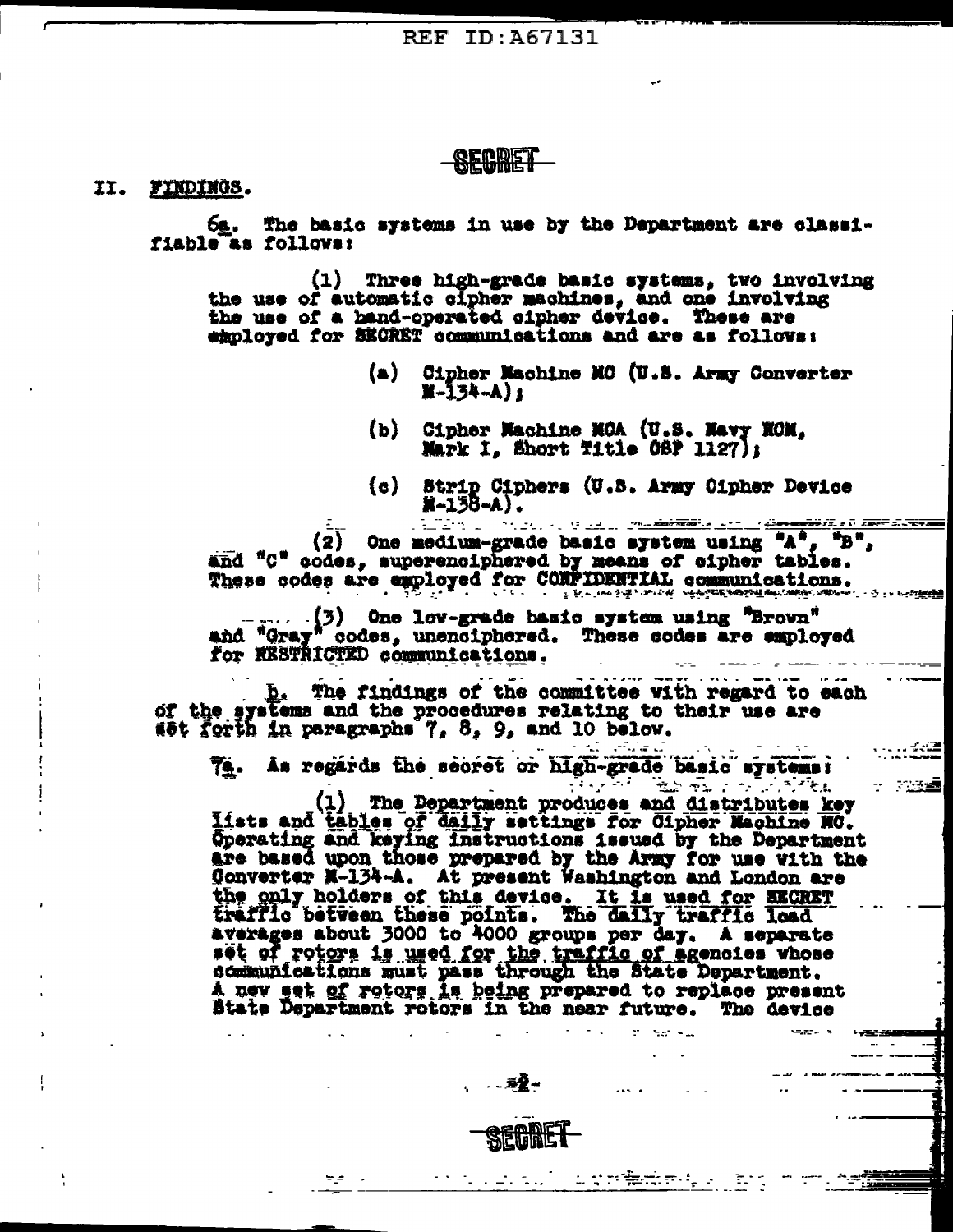# **SEOMET**

ی

is operated according to instructions, except that cases vere observed wherein the operator selected as a new rotor alignment the rotor alignment appearing on the rotors at the completion of a previous message or part of a message.

(2) The Department produces and distributes key liats and tables of daily settings for Cipher Machine MCA. Operating and keying instructions based upon those prepared by the Navy are issued to all holders of the device. There are 10 holders of this device and, since all hold the same system, vertical and lateral communication is possible. The device is used for SEGRET traffic only and the traffic load runs from 3000 to 10,000 groups per day. The device is operated in accordance with instructions. except that bons fide words instead of rendom groups of letters are selected for the initial alignment. Frequently, for messages of several parts, the message indicators are selected from complete sentences such as "Mary had a little lamb." These are divided into 5 letter groups and used<br>in order, as indicators. The indicators are enciphered and do not appear in the message in clear.

(3) The rotor-assembly tables and key lists for both of the foregoing machine systems are now produced that issued on a yearly basis, that is, while separate dipher keys are provided for each day of the year, the entire list of 365 keys is prepared and issued in a single document. This practice is not as safe, from the standpoint of physical security, as preparing and issuing key lists on a monthly basis.

(4) The number of stations equipped with highgrade cipher machines is relatively small and it is felt that the Department is not taking full advantage of the excellent possibilities afforded by the use of such machines, which could greatly enhance the security and speed of the Department's communications. Moreover, a machine designed specifically for its use would be advisable but thus far the Department relies upon the Army and the Navy for such machines.

**A A AN A TURNING PARTY** المتحصل  $\frac{1}{2}$  ,  $\frac{1}{2}$  ,  $\frac{1}{2}$  ,  $\frac{1}{2}$  ,  $\frac{1}{2}$  ,  $\frac{1}{2}$  ,  $\frac{1}{2}$  ,  $\frac{1}{2}$ b. As regards Cipher Device N-138-A. the stripcipher systems:

(1) The key lists and instructions for use with strip ciphers are produced and distributed by the Department. The mixed sequences for the alphabet strips are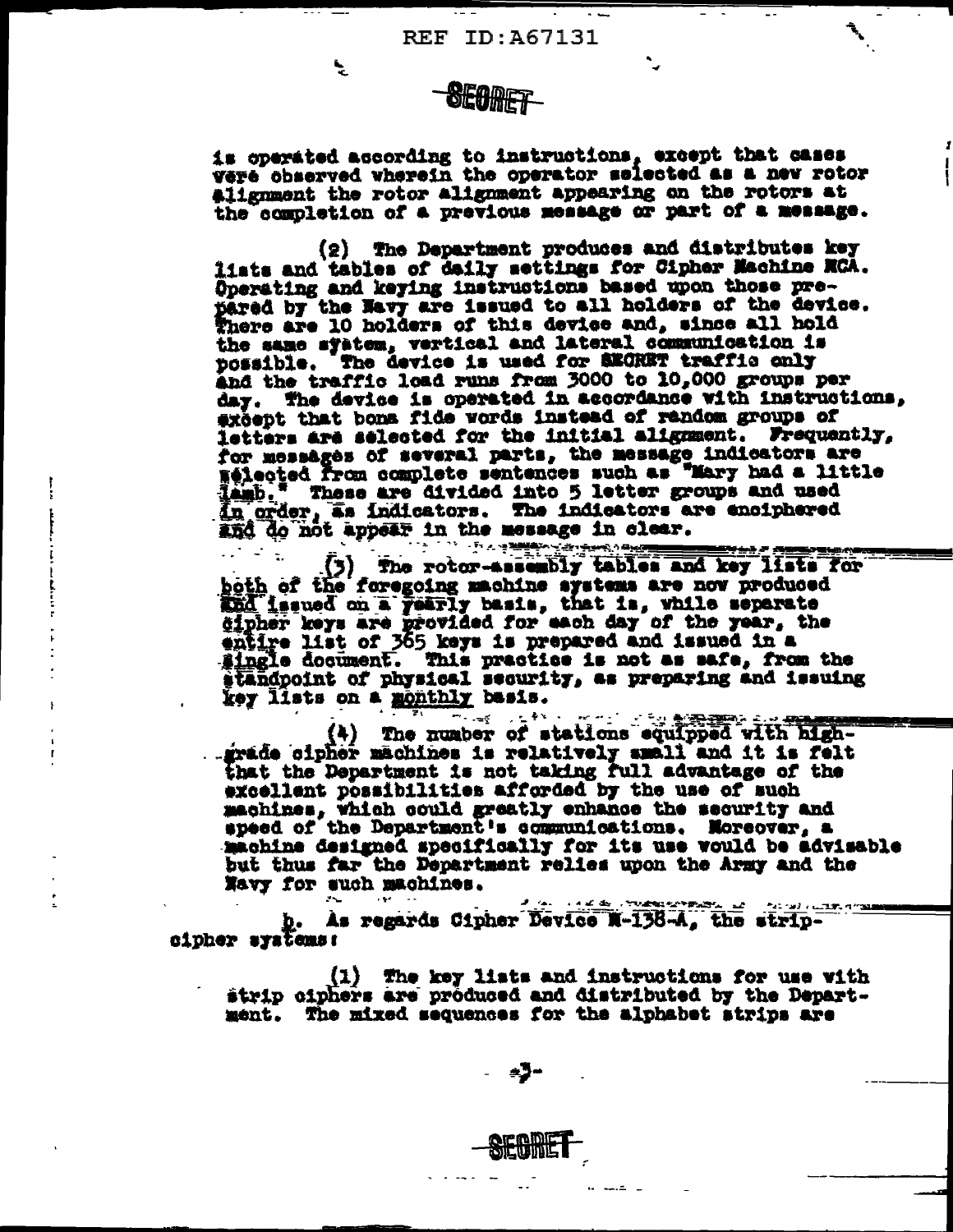made up and typed in format by the Department. They are then photographed by the Navy Department, the actual strips being produced by the Signal Security Agency of the Signal Corps. The same key list is in simultaneous use by as many as fourteen holders; hovever, different sets of strips are supplied to each individual holder. Key lists<br>are prepared and issued for a 12 months' period and consist of 40 keys per list, so that keys are used several times, although the strips change monthly for all systems.

REF ID: AG713

 $\sim$   $\sim$   $\sim$ 

 $(2)$  Some systems use what is termed a "straight board", that is, the sipher text for ane set-up of 30 letters is taken from one column only; other systems use<br>what is called a "split board" in which the first 15 sipher letters are taken from one column and the second 15 letters are taken from a different column, while still other systems use channel elimination, in which 5 differant strips are eliminated from the board for each message or part. The instructions elearly state that the generatrices will be picked at random; hovever, numerous instances were found in both incoming and outgoing messages where no such random selection of generatrices had been made, resulting in numerous unnecessary and<br>dangerous repetitions of some generatrices. (See attached graphs, Tab A).

 $(3)$  What has been stated under  $a(3)$  above as regards preparation and issue of keys for the machinesipher systems is equally applicable to the strip-cipher systems.

a. The committee desms the three above-mentioned high-grade basic systems to be technically sound. If properly used they could yield the requisite degree of security for the secret communications of the Department. Novever, certain faulty details in methods and procedures associated with these systems, as noted above, should be corrected.

#### 3. The medium-grade systems:

ন্দ্ৰ

ſ.

a. Three basic code books are used; "A", "B", and "G", published in 1919, 1922, and 1927, respectively. The sodes are of two-part construction, composed of code groups with only a one-letter difference. The codes have been in effect since shortly after publication. Prior to July 1942

a4..

<u>Sicrume</u>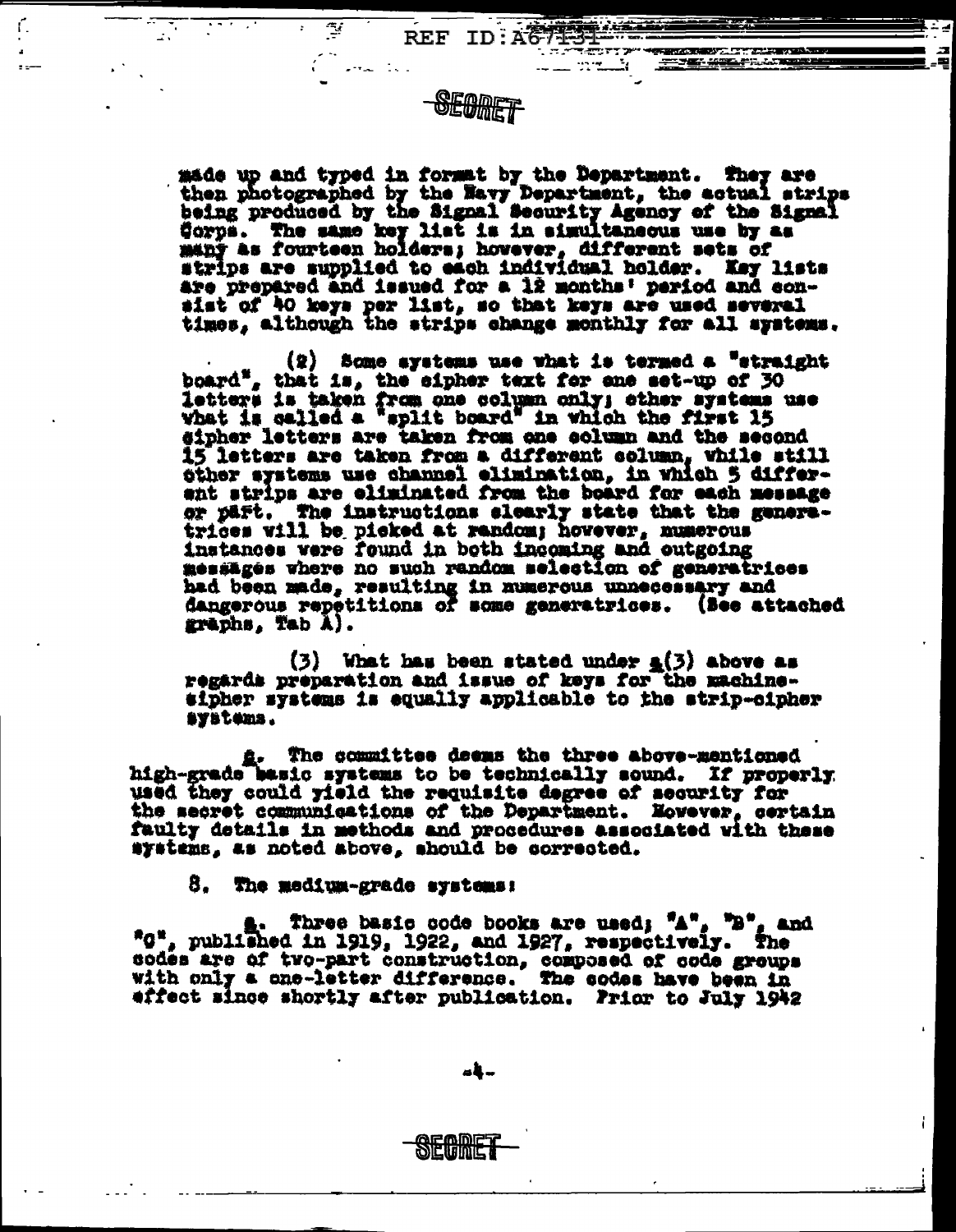

 $\ldots$  REF

Ķ.

Ŷ,

ا<br>پایا

the codes were enciphered by means of digraphic tables. Since that time monographic tables composed of 10 pages of 20 alphabets per page have been used.

b. While instructions for the use of these tables require that not more than 32 groups be enciphered on the same page, numerous instances were found in Which this figure Was exceeded. Instructions require that the cipher indicators be enciphered only in the last position of the page. Also, it was found that the basic books in this system contained only 50 cipher indicators each, allowing insuficient variants.

The committee feels that in view of their long g. The committee reels that in view of their long<br>usage the basic codes (A, B, and C) must be considered compromised and that the oryptographic system for superenciphering messages in those sodes does not yield adaquate security for a voluminous number of confidential messages.

9. As regards the low-grade basic systems, the BROWN and GRAY codes are two-part codes; BROWN has been in effect since 1938 and GRAY since 1918. There is positive evidence<br>to indicate that both of these codes have been compromised and that the Axis Powers have been deriving useful intelligence from the reading of messages in these codes. The committee considers that these codes are not adequate for use in var-time even for restricted traffic.

10. Investigation with respect to general policy and procedures revealed the following:

Although the recommendations of the Survey Comalthough the recommendations or the survey work.<br>mittee of 1941 have been followed to a considerable degree. certain important measures resommended by that Committee have not as yet been carried out to the degree necessary to accomplish the desired results, and certain other measures have not been instituted at all or to only a partial degree. In the latter two categories are the following (see Tab B):<br>paragraphs  $7p(1)(d)$ ;  $7p(3)$ ;  $7d(1)$ ;  $7f(1)$  and  $(2)$ ;  $7g$ ;  $7p(1)$  $and (3).$ 

b. Physical security of the code room in Washington appears adequate. The committee was informed that special agents of the Department have recently studied the matter and made certain recommendations for improvement therein. In this sonnection it should be stated that it is understood that in the necessary destruction of obsolete or defective slassified

**AND AND AND ARRANGEMENT** 

-5-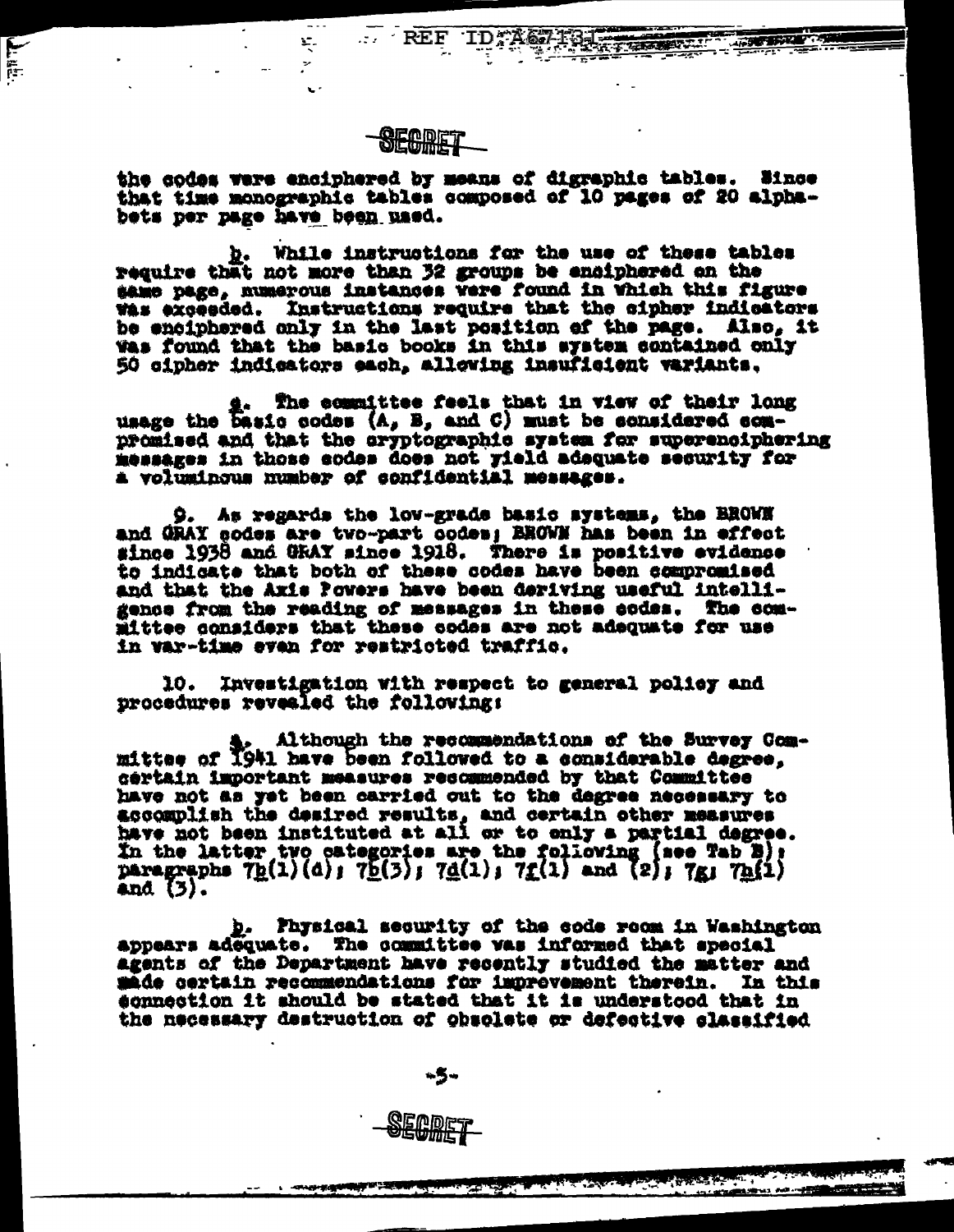material, work aheets, carbon paper, etc., no adequate supervision is exercised by code room personnel to insure that All documents are actually burned and that the burning is com**plete.** 

**REF ID:A67131** 

SECRET

Ì.

. The committee could not investigate the physical security of code rooms in the field but a State Department representative stated that his investigations in 1941 in South America revealed that physical security conditions there were generally lax. Other information available to the committee indicates that in many posts physical security is inadequate.

d. As regards the selection, investigation, qualifications, and training of personnel, the committee was in-<br>formed that no definite standards have been set and followed by the Department in selecting personnel for the code room and that salaries and ratings are in some instances too low to attract capable and trustvorthy personnel. It was noted that the Chief of the Division is making efforts to improve this situation. As regards cryptographic personnel in foreign stations, there have been instances where selection and assignment to code duties has not been preceded by careful investigation as to loyalty and integrity.

확

Ť

뉣

**Talent** 

おいきょう

The committee noted that the security classifie. The commutter noted that the security cinesia.<br>dation of the plain-text versions of messages did not appear echapicuously on the pages of these messages, although a stamped varning that the message must be paraphrased if passed on to a non-governmental agency appears on the message. A aymbol indicating the hasic system in which the message was enciphered appears on the plain-text version. This is a faulty practice.

f. Literal plain-text versions of classified and unregistered messages are reproduced by uncontrolled mimeofraphing and are given a fairly wide distribution within the Department. These copies are supposed to be returned to the DOR but are not accounted for by register number and the disposition of copies is not controlled.

g. A study of traffic by the committee and corroborative statements by the chief code elerk indicate that stereotypic beginnings and endings are prevalent. Some stations show individual initiative by burying the classification and addness in the body of the message. It was also found that in many instances entire paragraphs of messages, and in some cases almost the entire message, were direct quotations of letters,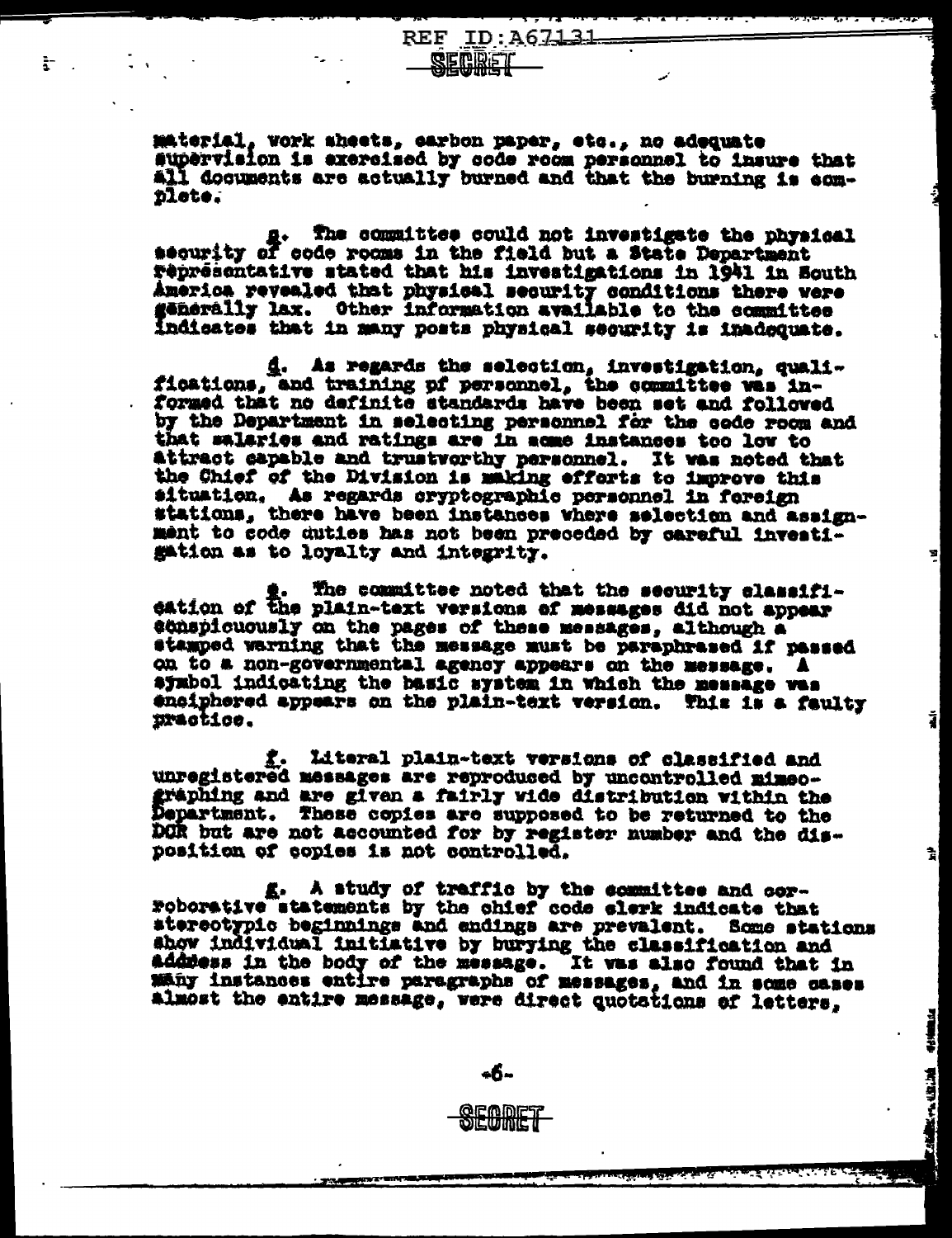n a stat

ಾರ್ಗ ಅಂತ ಸ<u>್ವಾಮಿ</u> ಸ್ವಾಮಿಯಲ್ಲಿ ನಿರ್ದೇಶಿಸಿ

<u> 44. Genea 및 2</u>등으로

SECMET

specchs, and newspaper articles. No evidence was found that these had been paraphrased before encipherment.

h. The cipher text and literal plain-text in all but NC and MCA messages appear together on the vork sheets. Plain and cipher text versions in MO and MCA systems are stapled together. These vork sheets are filed and held for a eonsiderable period of time. Some of these vork sheets chserved by the committee had been on file for a year.

lla. The Department of State does not have facilities or personnel for studying its traffic with a view to finding weaknesses in its eryptographic messages and detecting violations of the rules for preserving eryptographic security.<br>The committee wishes to emphasise a fact which has been discovered by all security groups which have had actual practical experience in these matters: Nyen the most techhigally sqund eryptographic systems leave messages open to solution if the systems are not properly employed and son-<br>stantly serutinized in their actual usage. Only by constant Vigilance and continued study of the traffic itself, regardless of theoretical considerations of unsolvability, can there be assurance that the systems are not being abused and that the messages are not open to solution by a vell-organised enemy eryptanalytic staff. The Assistant Security Officer of the Department, who is in charge of the compilation of the Department's eryptographic aystems does not have the staff necessary for such studies as the foregoing, and therefore sannot check incoming and outgoing messages and all procedures Associated therevith from the point of view of eryptographic ségurity. There do not appear to be any eryptographic security officers in posts abroad who make a study of the local use of codes and ciphers to insure security.

b. At present the Department does not have adequate training courses or programs for the instruction of its eryptographic personnel. For the most part such personnel are assigned to duty and learn as best they can, by "en-the-job" training. No formal training is given in security matters. With a single exception, the personnel of the code room in the Department have had no formal training in eryptography. eryptanalysis, or eryptographic security. Consequently, enly the most flagrant violations of cryptographic security are recognised by code clerks or their supervisors.

Violations noted either in the Department or in posts abroad have not been followed by disciplinary action

 $-7-$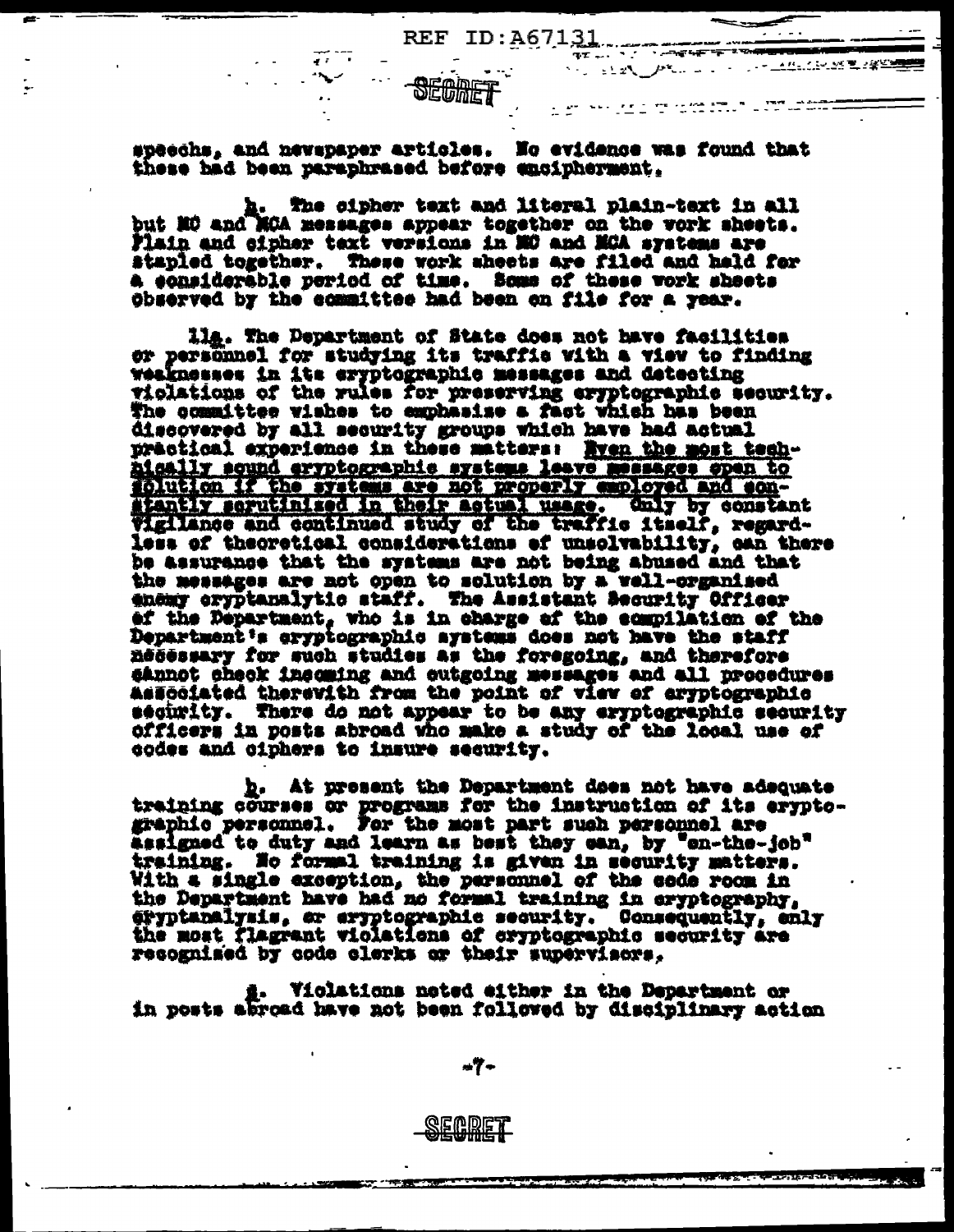REF ID: A67131---

Ŧ,

즭

差

 $\frac{1}{2}$ 

## **SECDET**

of a severity sufficient to instill a fear of consequences for future repetition of violations.

XII. MECOMMENDATIONS.

12. In order to obtain the maximum in eryptographic<br>security for the Department of State, the committee submits<br>in paragraphs 13, 14 and 15 recommendations of a specific<br>mature for each type of system. In paragraph 16 it s recommendations of a general nature.

13. Recommendations regarding machine systems:

A. Rotor assembly tables and settings should be issued on a monthly basis.

b. Standard, authorized instructions issued by the Pepartment should be followed at all times in the selection of rotor alignments.

a. A random shoice of internal indicators should be made by the operators.

d. For stations provided with cipher machines<br>separate key lists should be provided for the handling of<br>traffic of all three categories of messages, to expedite the handling of CONFIDENTIAL and RESTRICTED messages as well as **AECRET.** 

14. Recommendations regarding strip systems:

A. All strip systems should be converted to channel elimination. It is understood that this is being done as expeditiously as possible.

 $\frac{b}{1}$ . Specific instructions should be issued to insure<br>(1) that care is taken to use a given generatrix but once in<br>the same part of messages enciphered in channel elimination<br>systems, and (2) that in strip systems n elimination, cipher columns should be selected by the operator in such a way as to avoid sertain columns being used more frequently than ethers.

. Nach holder of a strip system used for vertical sommunication should be provided with a unique key list.

d. Xey lists should provide a different arrangement of strips for every day, but the present practice of changing strips every month for each system should be centinued.

en ingen de staten de la componie de la partie de la componie de la componie de la componie de la componie de<br>Descripción de la componie de la componie de la componie de la componie de la componie de la componie de la co

**All States of the Company of the Company** 

 $\label{eq:2.1} \begin{split} \mathcal{F}^{\frac{1}{2}}_{\mathcal{F}} & = \frac{1}{2} \frac{1}{2} \sum_{i=1}^{2} \frac{1}{2} \sum_{j=1}^{2} \frac{1}{2} \sum_{j=1}^{2} \frac{1}{2} \sum_{j=1}^{2} \frac{1}{2} \sum_{j=1}^{2} \frac{1}{2} \sum_{j=1}^{2} \frac{1}{2} \sum_{j=1}^{2} \frac{1}{2} \sum_{j=1}^{2} \frac{1}{2} \sum_{j=1}^{2} \frac{1}{2} \sum_{j=1}^{2} \frac{1}{2$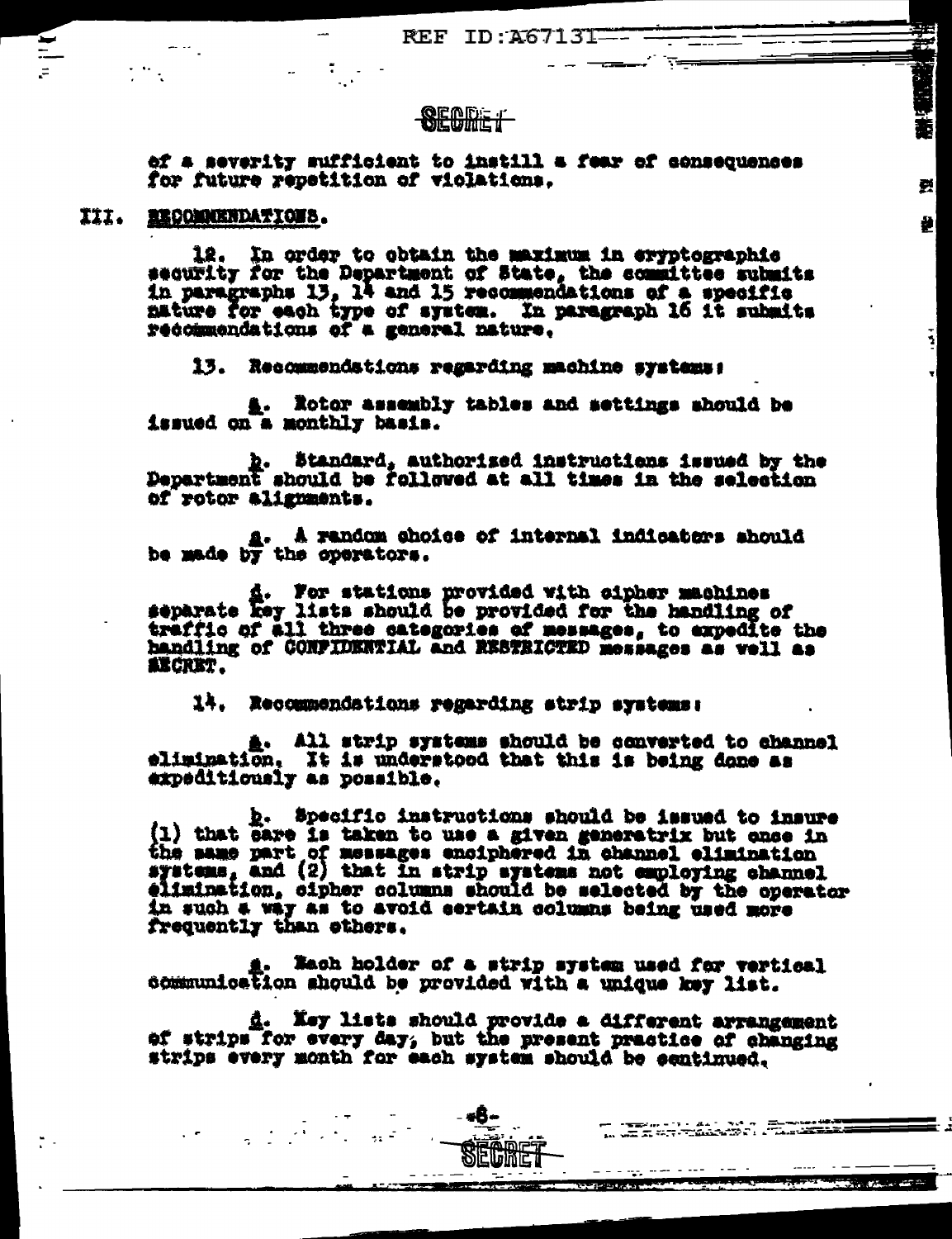**CEODET** 

15. Recommendations regarding code-book systems:

. The present systems using eipher tables for superenciphering eode messages in the A, B, and C codes should be discontinued and replaced by ane-time pad" systems so far as practicable. Where subtractor tables for general intercommunication must be used, a safe indicator system must be employed in connection therewith.

h. The A, B, and C codes, if the systems employing such sodes are retained, should be replaced by new editions.<br>The code book now in preparation by the Department should include figure sode groups as well as letter eads groups, so that either numerical one-time pads or letter one-time pads could be used for encipherment of BECRET and CONFIDENTIAL messages Vhere these systems must be used.

The use of BROWN and GRAY sodes even for KESTRICTED g. The use of BROWN and GRAY sodes even for RESTRICT<br>traffic should be discontinued. The Committee feels that in<br>war-time all traffic should be transmitted in secure systems.

16. Recommendations of a general nature applicable to all systems:

A. The Department should have a technically competent and adequately staffed eryptographic security group, under the Assistant Security Officer. The latter should be given the responsibility for making a continuing study and check of incoming and outgoing messages with regards to eryptographic<br>security, for reporting violations of eryptographic security to high authority for immediate disciplinary action, and for recommending from time to time, as necessary, changes in the cryptographic systems employed by the Department and in the regulations covering the use of these systems.

b. Definite standards in selection of personnel should be set up by the Department and that present efforts to increase Civil Service ratings of personnel in the code room be continued.

A. Surveys should be made in all foreign stations with a view to providing adequate physical security at all such stations. It is further recommended that periodic shecks be made at all stations to see that this sequrity is **Maintained.** 

d. Cipher key lists should be prepared and issued on a monthly rather than on a yearly hasis.

÷9~

ECANET

Ł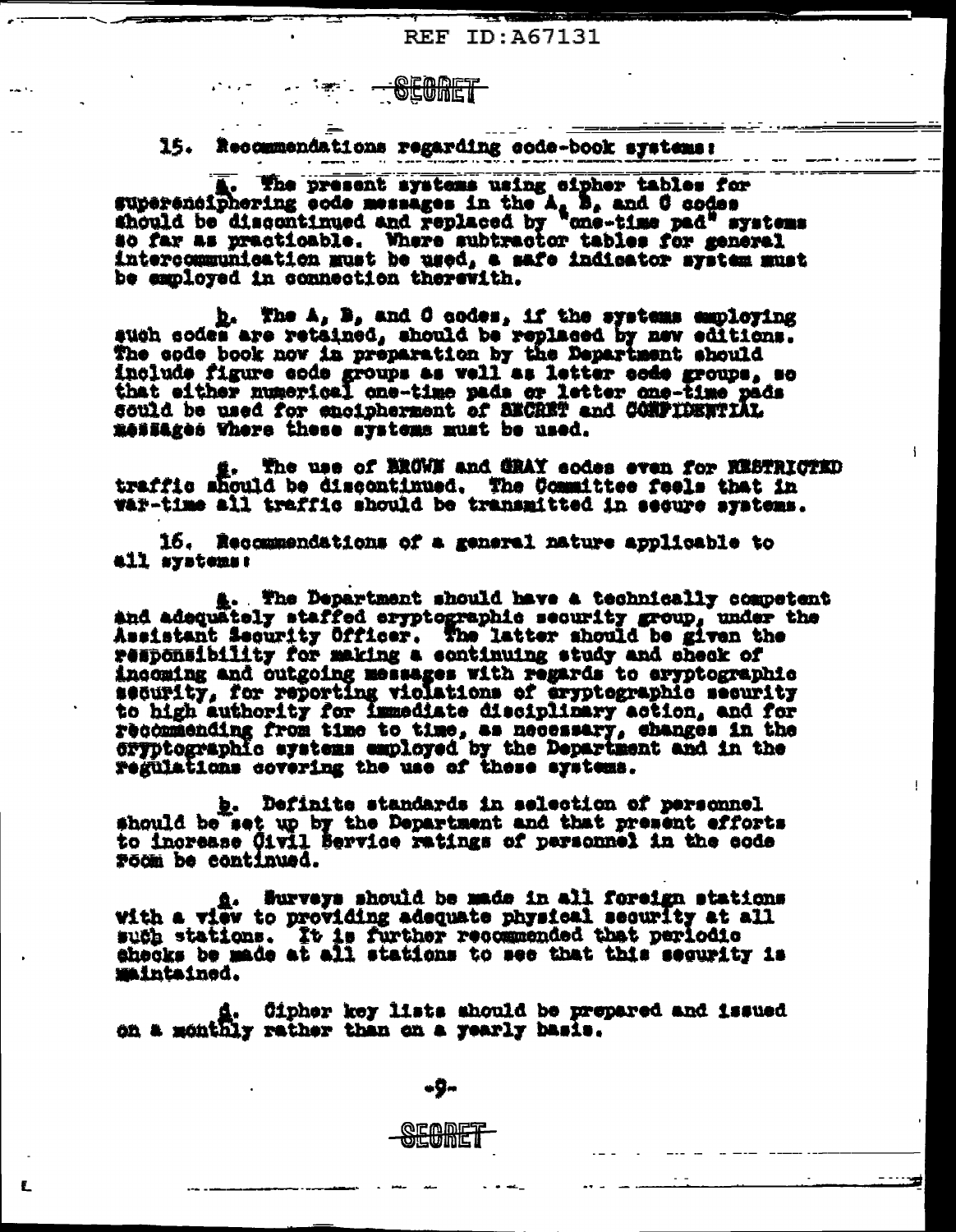**REF ID: A67131** 

# **SEQDET**

 $\frac{1}{2}$ . All classified messages circulated within or<br>witside the Department should be conspicuously stamped with<br>their classification, i.e., "SECRET", "CONFIDENTIAL", or<br>WESTRICTED", and that investigators of the Winte , and that investigators of the Department study the handling and safeguarding of such messages.

f. The practice of indicating by specific symbol on the plain-text version of a message sent in aryptographic form the system in which the message was eryptegraphed should be discontinued.

g. Stereotypie beginnings and endings of messages should be eliminated. Direct quotations from newspaper articles, specches, and letters should insofar as practicable be held to a minimum. In all enciphered messages where direct quotations are necessary, the committee recommends the use of onetime pads.

h. The plain and eryptographic text of a message should not be filed together at any time. To do se violates one of the fundamental rules of aryptographic security. It is recommended that plain and eryptographic text be filed separately and that the former be afforded the same protection as the original cryptographic system.

i. The destruction of all classified trash should be witnessed by responsible personnel of the code room. Gare must be exercised to insure complete destruction of all such material.

17. Final recommendation: In view of the importance of maintaining indefinitely the security of messages handled by the Department of State the committee recommends that every affort be made by the Department's code section to attain maximum aryptographic security. It is believed that the ultimate objective of the Department should be to use high-grade cipher machines and one-time pads for the transmission of all classified messages and to insure that its eryptographic systems are properly employed. It is felt that the momes involved therein should not be considered. To follow the recommendations set forth above will require the addition of considerable personnel. material, and space but this is absolutely necessary if the sequrity of Department of State communications is to be achieved and maintained.

 $-10-$ 

SEORET